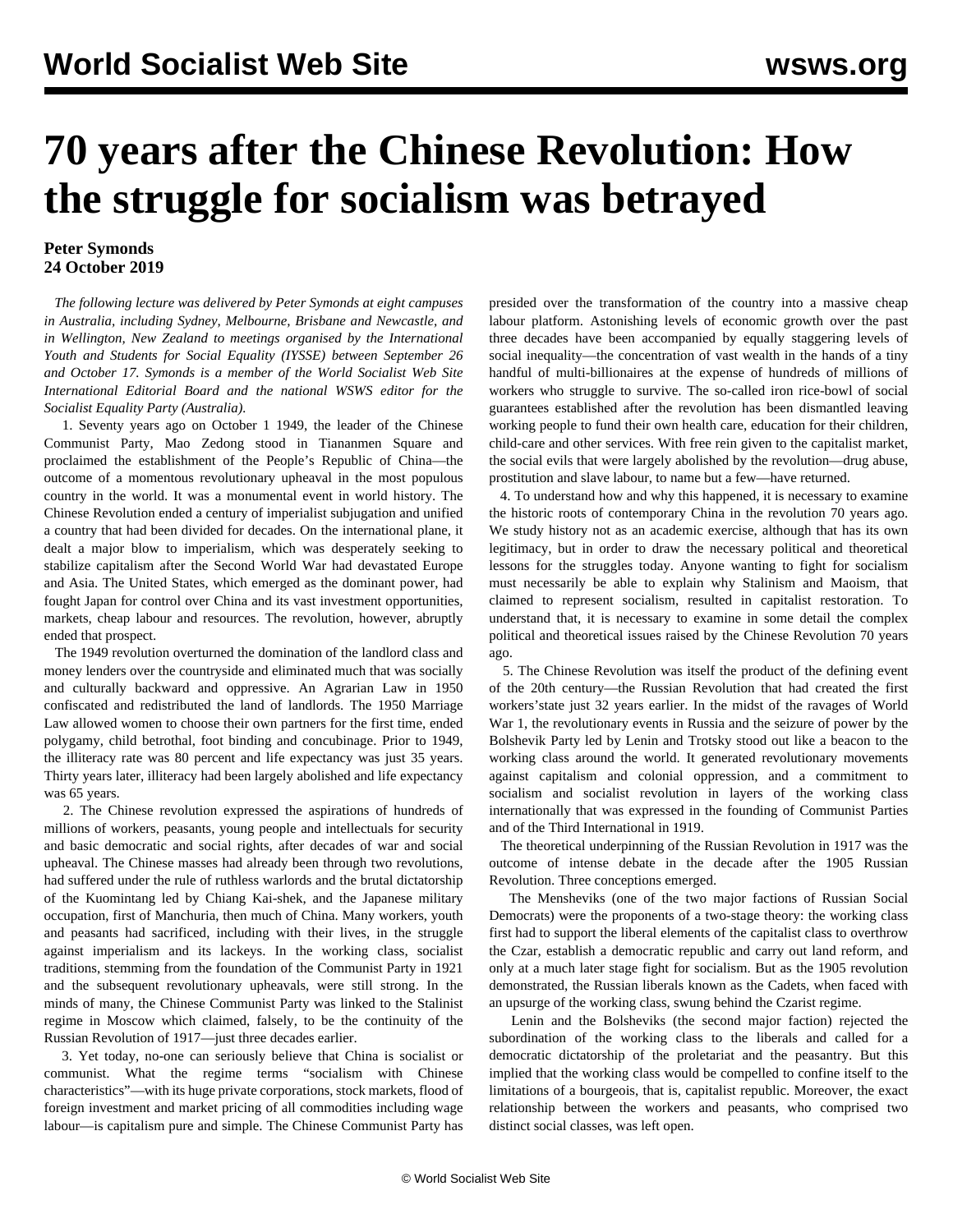In his Theory of Permanent Revolution, Leon Trotsky, like Lenin,

opposed any subordination of workers to the capitalist class. He insisted that the working class had to fight directly for power, drawing behind it the peasantry, which, he pointed out, could play no independent political role. Against those who ridiculed the idea that a workers' state could survive in a backward country with a huge peasantry, Trotsky explained that in the backward countries, that is, those with a belated capitalist development, such as Russia and China, the bourgeoisie was incapable of carrying through the democratic revolution. That task fell to the working class which would be compelled to begin to implement socialist measures. He insisted that the Russian revolution was an integral part of the world socialist revolution and that the problems thrown up by the revolution in Russia could only be resolved through the struggle for socialism internationally.

 Lenin embraced Trotsky's perspective in April 1917, issuing the call for "all power to the Soviets," that is, to the democratically-established workers' councils that developed in 1917. He and Trotsky characterized the Bolshevik seizure of power in October as the opening shot of the world socialist revolution in the new epoch of imperialism that had been opened up by World War I. However, under conditions of the defeats of revolutionary movements in Europe and the consequent isolation of the Soviet Union, Stalin was to emerge as the representative of a privileged, conservative bureaucracy which usurped power from the working class. Its outlook was summed up in the nationalist conception of "Socialism in One Country" that rejected the internationalist perspective on which the Bolshevik revolution had been based, and was to have profound consequences for the working class internationally, not least in China.

 6. Our movement—the international Trotskyist movement—was established in 1923 to fight against the Stalinist degeneration of the Soviet Union and uphold the struggle for socialist internationalism. A brief review of these theoretical issues is essential to an understanding of the revolution in China, or, I should say, the three revolutions in China.

 The first Chinese Revolution overthrew the decrepit Manchu dynasty in 1911, but the capitalist Nationalist Party, or Kuomintang, that emerged proved utterly incapable of implementing basic democratic tasks or freeing China from imperialist subjugation.

 The second Chinese revolution, between 1925 and 1927, erupted as a working-class struggle against the depredations of imperialism after the shooting of protestors in Shanghai by British municipal police on May 30 1925. It rapidly transformed into a mass movement throughout the country, but the role of the Stalinist bureaucracy in the Soviet Union was to have fatal consequences. Stalin subordinated the Chinese Communist Party, which had only been established in 1921, to the party of the Chinese capitalist class—the Kuomintang. Reverting to the Menshevik twostage theory, Stalin insisted that the bourgeoisie could be compelled to fight against imperialist oppression and play a progressive role—as part of a "bloc of four classes" that would end China's semi-colonial subjugation.

In 1927, Trotsky warned of the dangers of such a perspective, explaining:

It is a gross mistake to think that imperialism mechanically welds together all the classes of China from without…The revolutionary struggle against imperialism does not weaken, but rather strengthens the political differentiation of the classes. Imperialism is a highly powerful force in the internal relationships of China… The struggle against imperialism, precisely because of its economic and military power, demands a powerful exertion of forces from the very depths of the Chinese people. To really arouse the workers and peasants against imperialism is possible only by connecting their basic and most profound life interests with the cause of the country's liberation…. But everything that brings the oppressed and exploited masses of the toilers to their feet inevitably pushes the national bourgeoisie into an open bloc with the imperialists. The class struggle between the bourgeoisie and the masses of workers and peasants is not weakened, but, on the contrary, is sharpened by imperialist oppression, to the point of bloody civil war at every serious conflict. [1]

 Stalin, however, continued to promote the fatal illusion that Chiang Kaishek represented a revolutionary wing of the Chinese bourgeoisie. In doing so, he became the gravedigger of the revolution, facilitating the massacre of the Shanghai working class in April 1927 by Chiang Kai-shek and his armies and the subsequent slaughter of workers and peasants by the so-called left Kuomintang in May 1927. Stalin then did an abrupt about face and, amid the waning revolutionary tide, flung the battered Chinese Communist Party into a series of disastrous adventures.

 The consequences of these defeats were to lead to the deformation of the Third Chinese Revolution two decades later, in 1949. Those leaders and members of the Chinese Communist Party committed to the principles of socialist internationalism, such as the party's chairman Chen Duxiu and Central Committee member Peng Shuzhi, who had opposed Stalin's policies and were convinced by Trotsky's critique, were expelled from the party. Those who remained, such as Mao Zedong, Zhou Enlai and others, whatever their tactical disagreements with Stalin, followed the Menshevik line dictated from Moscow.

 Despite the disasters of 1927, Stalin and the leadership of the Chinese Communist Party insisted that no mistakes had been made and continued to adhere to the policies of nationalism and class collaboration—Socialism in One Country, the two-stage theory and the bloc of four classes. Moreover, after the crushing blows delivered by the KMT, the Communist Party retreated to the countryside, thus shifting its class axis from the working class to the peasantry. This was to undermine, weaken and endanger the post-World War II revolutionary movement.

 7. Following the end of World War II and the defeat of Germany and Japan in 1945, US imperialism, now the dominant global power, relied on the betrayals of Stalinism to contain and suppress the post-war upheavals of the working class and colonial masses around the world. Having subordinated the working class to the so-called democratic allies—above all the US—during the war, Stalin continued the same policy after the war. In countries like France and Italy, the communist parties formed coalition governments with the discredited capitalist parties, disarmed the working class, and suppressed major strike movements of workers. Having stabilized capitalist rule in Europe, the US went on the counter-offensive against the Soviet Union in 1947-48, which marked the onset of the Cold War.

 8. Mao and the Chinese Communist Party followed the policy dictated by Stalin. In 1937, the CCP had entered an alliance with the Kuomintang to fight the Japanese invasion. This was a repeat of the politically bankrupt policy that had led to the disasters just a decade earlier. Mao politically subordinated the party to Chiang Kai-Shek, the 'butcher of Shanghai,' dropped its land reform so as not to upset the landowners represented by the KMT, and put its armies under the KMT's command. Following the defeat of Japan, under pressure from Moscow and Washington, the CCP sought to form a coalition government with Chiang Kai-shek. Mao Zedong even flew to Chongqing in 1945 to meet personally with Chiang and hold seven weeks of discussions that resulted in a joint communique.

 9. While Mao later dismissed the agreement as "a mere scrap of paper," he did everything possible to conciliate with the Chinese bourgeoisie. His program of "New Democracy" was a version of the two-stage theory,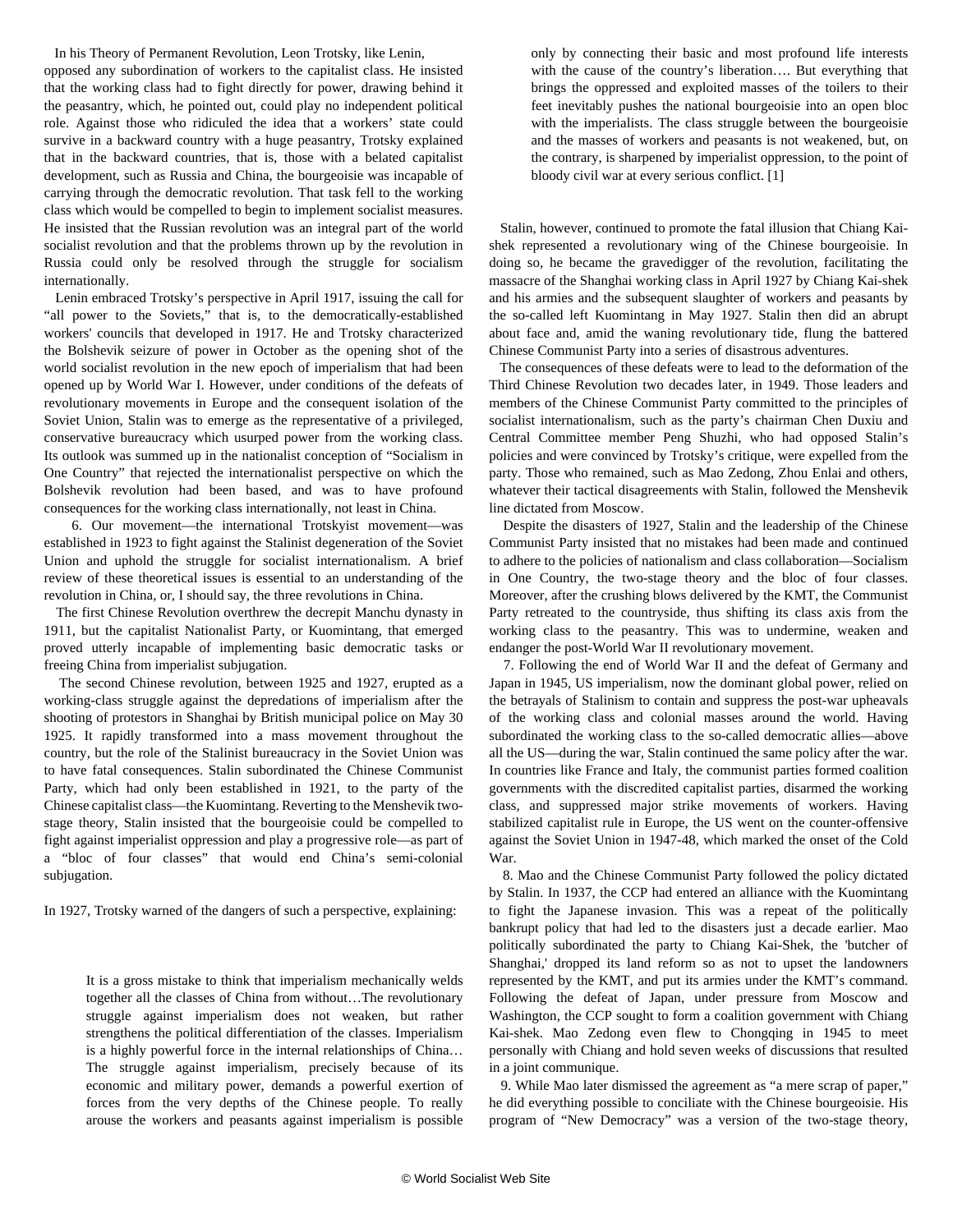which he used to justify alliances with the capitalists. To facilitate these, the Communist Party limited its land reform to areas under its control and opposed any mobilization of the working class. In doing so, it acted as a dangerous brake on the revolutionary movement of the masses that followed the end of the war in China.

 10. The Chinese Revolution involved far more than just the victory of Mao's armies over Chiang Kai-shek. After the end of World War II, the whole of Chinese society was in revolt, including in the cities. In a striking confirmation of Trotsky's Theory of Permanent Revolution, the KMT, which took over from the defeated Japanese troops, proved utterly incapable of carrying out elementary democratic reforms or ending the social disaster facing the population. The regime presided over the looting of businesses and public property, triggered hyper-inflation, imposed military conscription and responded to strikes and protests with savage repression.

In his report to the Fourth International in 1951, Chinese Trotskyist Peng Shuzhi explained:

 The first period immediately after the war from September 1945 to the end of 1946, marked a considerable revival and growth of the mass movement in China. In this period the working masses in all the great cities, with Shanghai in the forefront, first brought forward their demands for a sliding scale increase in wages, for the right to organize trade unions, against freezing wages, etc. They universally and continuously engaged in strikes… Undoubtedly this was an expression of a new awakening of the Chinese workers' movement… [2]

 In Shanghai alone, China's main industrial centre, there were 1,716 strikes and labour disputes in 1946 as compared to only 278 in 1936, just prior to the Japanese invasion. The following year, that figure was 50 percent higher again. At the same time, student strikes and protests were taking place in major cities against the Kuomintang dictatorship, and demanding democracy and peace. There was rising unrest among the peasants directed against the KMT.

 Yet the Communist Party made no attempt to mobilise the working class and continued to seek a coalition with the corrupt and despised KMT. Chiang Kai-shek exploited the hiatus to transport his army, with US assistance, to the cities, consolidate his position and start offensive military operations against the CCP. But Mao continued to remain on the defensive. He issued no call for Chiang's overthrow, even after KMT troops occupied the Communist stronghold of Yenan in April 1947 and issued a warrant for Mao's arrest in June 1947. It was only on October 10, 1947, two years after the end of the war, that the Communist Party finally issued a manifesto to oust the KMT and to build a "New China."

 11. The fact that Mao's armies seized most of China within just two years testifies to the inner rot of the Chiang Kai-shek regime, which literally fell apart, despite the modern arms and assistance that it received from the United States. With the assistance of Japanese arms provided to its forces in Manchuria by the Soviet Union, the People's Liberation Army swept south. In many cases, the KMT armies surrendered or fled and cities were taken without any fighting. As the regime disintegrated, the US deserted the KMT because the only alternative was a full-scale American military intervention that risked a far wider war.

 The speed of its collapse demonstrated that the KMT could have been toppled far earlier if Mao had not held back the revolutionary movement, particularly of the working class in the cities. Summing up these processes, the American Trotskyists of the Socialist Workers Party wrote in a 1955 resolution on the Chinese Revolution:

 The Stalinist deformation of the revolution rendered its development more costly, convulsive and protracted. The armies and regime of Chiang could have been knocked down like rotten pieces of wood had the CCP, at any time, summoned the masses in the cities to rise. The Chinese Stalinists were able to ride to power because the Chinese working class had been demoralised by the continuous defeats it suffered during and after the Second Chinese Revolution, and the deliberate policy of the CCP, which subordinated the cities, above all, the proletariat, to the military struggle in the countryside, and thereby blocked the emergence of the workers as an independent political force. [3]

 12. Mao's New Democracy program not only retarded and endangered the revolution but deformed the new regime. In line with the two-stage theory, the Communist Party sought alliances with bourgeois and petty bourgeois parties, and, with the exception of property left behind by the fleeing KMT forces, did not take over private enterprises, even foreignowned ones. Eleven of the original 24 government ministries and three of the six vice-chairmen were headed by the CCP's bourgeois allies. In an effort to reach out to imperialism, Mao made no move to take over the colonial enclaves of Hong Kong and Macau.

 Mao had to rein in his own members who were being pressured by workers to improve their conditions. An editorial in Xinhua in February 1948, announced an "anti-leftist" campaign that required workers, but not the private owners, to subordinate themselves to the war effort. It complained that party cadres, including in high-level positions, did not understand the Party's industrial policy and "only know about the onesided, narrow, near-sighted so-called 'benefits for the workers,' and cannot see anything beyond that." The Communist Party recruited workers as members, and established trade unions, not to give the working class a political voice, but as a means of policing and suppressing it. When strikes and protests broke out, it resorted to violent repression.

 13. The Russian Revolution of 1917 remains to date the only genuine socialist revolution in which the working class, guided by Lenin and Trotsky and the Bolshevik Party, seized power and established a workers' state based on Soviets, that is, the democratically-elected organs of the working class. In China, there were no such workers' organisations, because the CCP had instructed workers to passively await their "liberation" by its armies.

 In opposition to everything written on the necessity of abolishing the capitalist state by Marx, Engels, Lenin and Trotsky, the Communist Party based itself on the existing state apparatus. As it took over the cities, the Stalinists kept the civilian bureaucracy in place and incorporated the defeated Kuomintang armies, including officers, into its own military.

 14. Mao's projection was that the revolution's so-called "democratic" stage, in alliance with sections of the bourgeoisie, would last many years. But, in less than a year it faced the threat of military attack by US imperialism, which launched the Korean War in 1950. As the war proceeded and China was compelled to intervene, it faced internal sabotage from layers of the capitalist class that regarded the US-led armies in Korea as their potential liberators. Confronting a possible US invasion, the Maoist regime was compelled to rapidly make inroads into private enterprise and to institute bureaucratic Soviet-style economic planning. Mao's government took over foreign enterprises such as the Americanowned Asia Oil Company in China and nationalized major sections of the economy.

 In 1953, it implemented the first five-year plan, closely modelled on Soviet bureaucratic planning and with the assistance of Soviet aid and advisers. The Chinese economy was closely tied to that of the Soviet bloc. Nonetheless, neither Stalin nor Mao ever proposed the unification of their two states into a common Soviet Union of Socialist Republics. Neither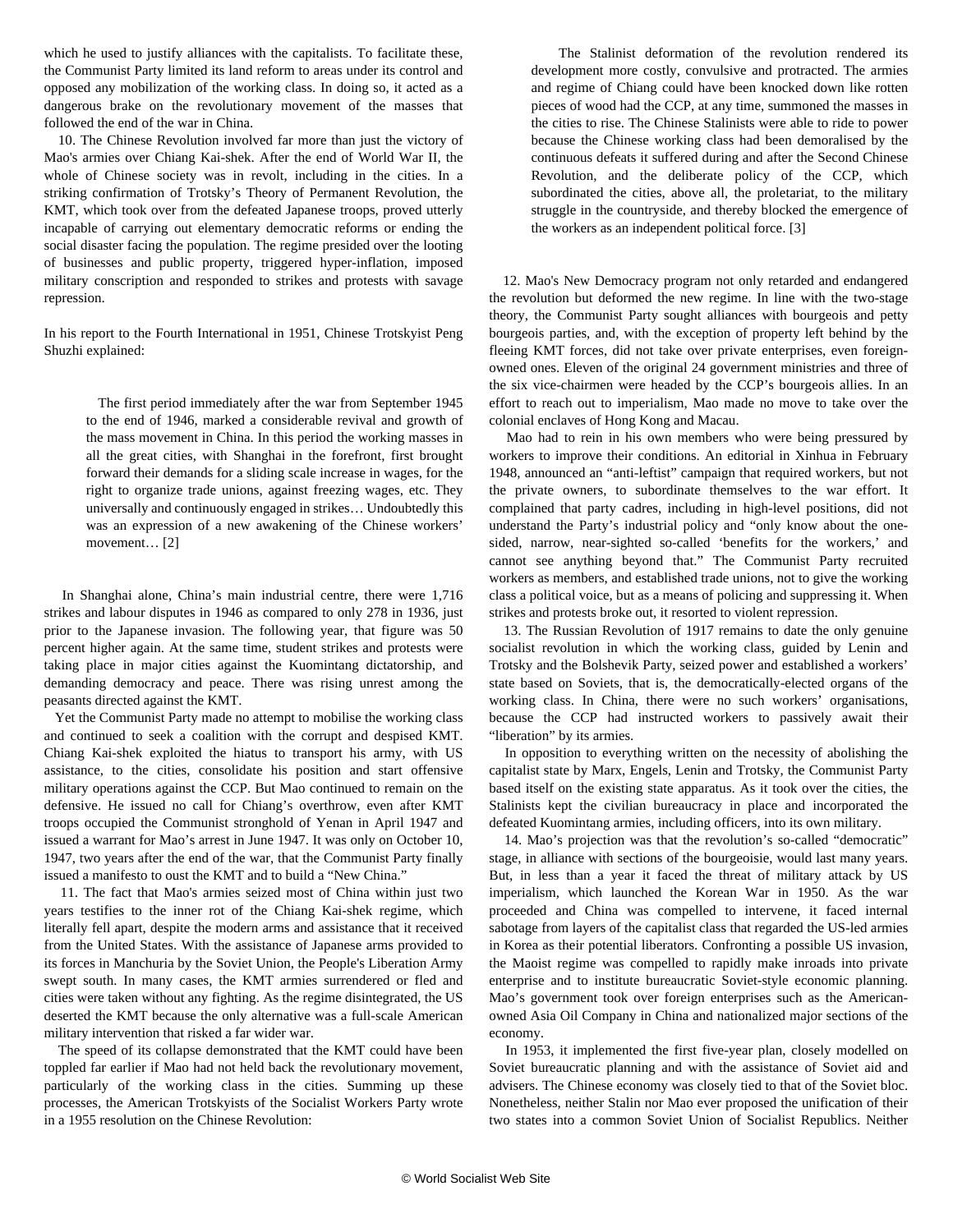proceeded on the basis of the internationalist interests of the proletariat, but rather on the narrow national interests of the privileged bureaucracies that they represented.

 In its 1955 resolution, the Socialist Workers Party characterised China as a deformed workers' state. The nationalisation of industry and the banks, along with bureaucratic economic planning, had laid the foundations for a workers' state, but it was deformed from birth by Stalinism. The Fourth International unconditionally defended the nationalized property relations established in China. At the same time, however, it recognized the bureaucratically deformed origins of the Maoist regime as its dominant feature, making its overthrow through political revolution the only way forward for the construction of socialism in China as an integral part of the struggle for socialism internationally.

 15. It is not possible in the space of a relatively brief lecture to review in detail the evolution of the Chinese regime from a deformed workers' state to the second largest capitalist economy in the world, but a few points need to be made.

 Leon Trotsky warned in the 1930s that without a political revolution of the working class, capitalist restoration was inevitable in the Soviet Union. That prognosis applied just as accurately to China, as well as to the Stalinist states in Eastern Europe. While the economic steps taken by Mao initially led to a revival of the war-ravaged economy, its autarkic perspective of "socialism in one country" inevitably led to worsening economic and social turmoil, and crises for which Beijing had no solution. The result was bitter internal factional warfare and abrupt twists and turns.

 Mao's utopian scheme for a self-sufficient socialist society underpinned his "Great Leap Forward" in 1958, which ended in economic catastrophe and mass starvation. His factional opponents, led by Liu Shaoqi, followed the Soviet model of bureaucratic planning, but this provided no alternative. The economic crisis was greatly worsened by the 1961–63 split with the Soviet Union and the withdrawal of Soviet aid and advisers, leaving China completely isolated.

 16. Various neo-Maoist tendencies in China today falsely seek to portray Mao as a genuine socialist and Marxist revolutionary, whose ideas were betrayed by others. Their claims rely heavily on Mao's so-called Great Proletarian Cultural Revolution in the 1960s, which was neither great, proletarian nor revolutionary. In reality, Mao's Cultural Revolution was a last desperate bid to oust his rivals, whom he branded as "capitalist roaders." Mao sought to mobilise support outside the party among student youth, and then among the lumpen proletariat and poor peasants organised in the so-called Red Guards. The reactionary character of this movement was expressed in its encouragement of peasant individualism, the denunciation of all culture and science as "bourgeois" and its elevation of the political doggerel in Mao's Little Red Book to the status of official state religion.

 This initiative rapidly spun out of control, leading to confused and convulsive social struggles that threatened the very existence of the regime. When workers in Shanghai took Mao's edict "Bombard the Headquarters" literally and engaged in mass strikes, forming the independent Shanghai People's Commune in 1967, Mao brought in the military to bring the turmoil under control. The hostility of the regime to the working class was expressed in its warning to Shanghai workers: "As workers, their main job is to work. Joining the Revolution is only secondary. They must therefore go back to work."

 In reality, it was Mao, himself, who opened the road to capitalist restoration. Facing mounting economic and social problems and the threat of war with the Soviet Union, Beijing forged an alliance with US imperialism that laid the basis for China's integration into global capitalism. While Deng Xiaoping is credited with initiating market reforms, Mao's rapprochement with US President Richard Nixon in 1972 was the essential pre-condition for foreign investment and increased trade with the West. In foreign policy, the Maoist regime lined up with some of the most reactionary US-based dictatorships, including those of General Augusto Pinochet in Chile and the Shah in Iran.

 At home, Mao rehabilitated Deng Xiaoping, who had been ostracised during the Cultural Revolution as the "No 2 capitalist roader." After Mao's death, Deng emerged as the dominant figure in the Stalinist bureaucracy and in 1978 initiated his sweeping "reform and opening" agenda of special economic zones for foreign investors, private enterprise instead of communes in the countryside, and the replacement of economic planning with the market. The result was a vast expansion of private enterprise, especially in the countryside, the rapid rise of social inequality, looting and corruption by party bureaucrats, growing joblessness and soaring inflation.

 It was this social powder keg that exploded in 1989, triggered by student protests in Tiananmen Square over democratic rights. This was not simply a movement of students in Beijing, but developed into a revolt by the working class throughout the country, against the impact of Deng's promarket policies. Its violent suppression paved the way for wholesale capitalist restoration—similar to the processes that were underway in Eastern Europe and the Soviet Union.

 The International Committee of the Fourth International was alone in explaining that the collapse or transformation of these regimes was not due to the failure of socialism, but was the product of Stalinism and its bankrupt nationalist perspective of Socialism in One Country. Moreover, we demonstrated that the globalisation of production, which had greatly accelerated these processes, was also undermining all parties and institutions based on national economic regulation, including the Labor Party and trade unions here in Australia.

17. I will conclude with several points about China today.

 Firstly, the emergence of China as the industrial giant that it is today—the world's second largest economy—does not represent a new flourishing of capitalism. Nor is it the product of any inherent strength of the Chinese economy. Rather, the staggering rates of growth in China are the result of the plundering of its vast reserves of cheap labour by global capital, as it sought to overcome falling rates of profit. The foreign investment that flooded into China after the Tiananmen Square massacre was facilitated by what remained of the achievements of the 1949 Revolution—the establishment of infrastructure, basic industry and particularly, an educated workforce. The brutal suppression of the protests offered a guarantee to foreign investors that the regime would not hesitate to use police state repression against future working-class unrest.

 The economic rise of China, however, has brought it face to face with the global order dominated by US imperialism. The US and other imperialist powers are eager to benefit from the super-profits generated by cheap Chinese labour, as long as China's economic expansion does not challenge their domination. Nevertheless, China's need for huge supplies of energy, raw materials and markets, as well as its moves into hi-tech areas, is cutting across the economic and geo-political interests of US imperialism.

 In a bid to maintain its weakening global dominance, the US, first under Obama's "pivot to Asia" and now under Trump, has aggressively sought to undermine and confront China across the board—diplomatically, economically and also militarily. Washington has recklessly inflamed flashpoints, such as the South China Sea, built up its military forces across the Asia Pacific and strengthened alliances, including with Australia, in preparation for war.

 This aggressive build-up has been accompanied by an escalating propaganda campaign, including in Australia, denouncing Chinese "expansionism" and Chinese political interference, in order to condition public opinion, and as a pretext for anti-democratic measures such as the "foreign interference" legislation passed here last year. An atmosphere of anti-Chinese xenophobia is being whipped up that casts suspicion over Chinese students and the Chinese community as a whole. Taken together,